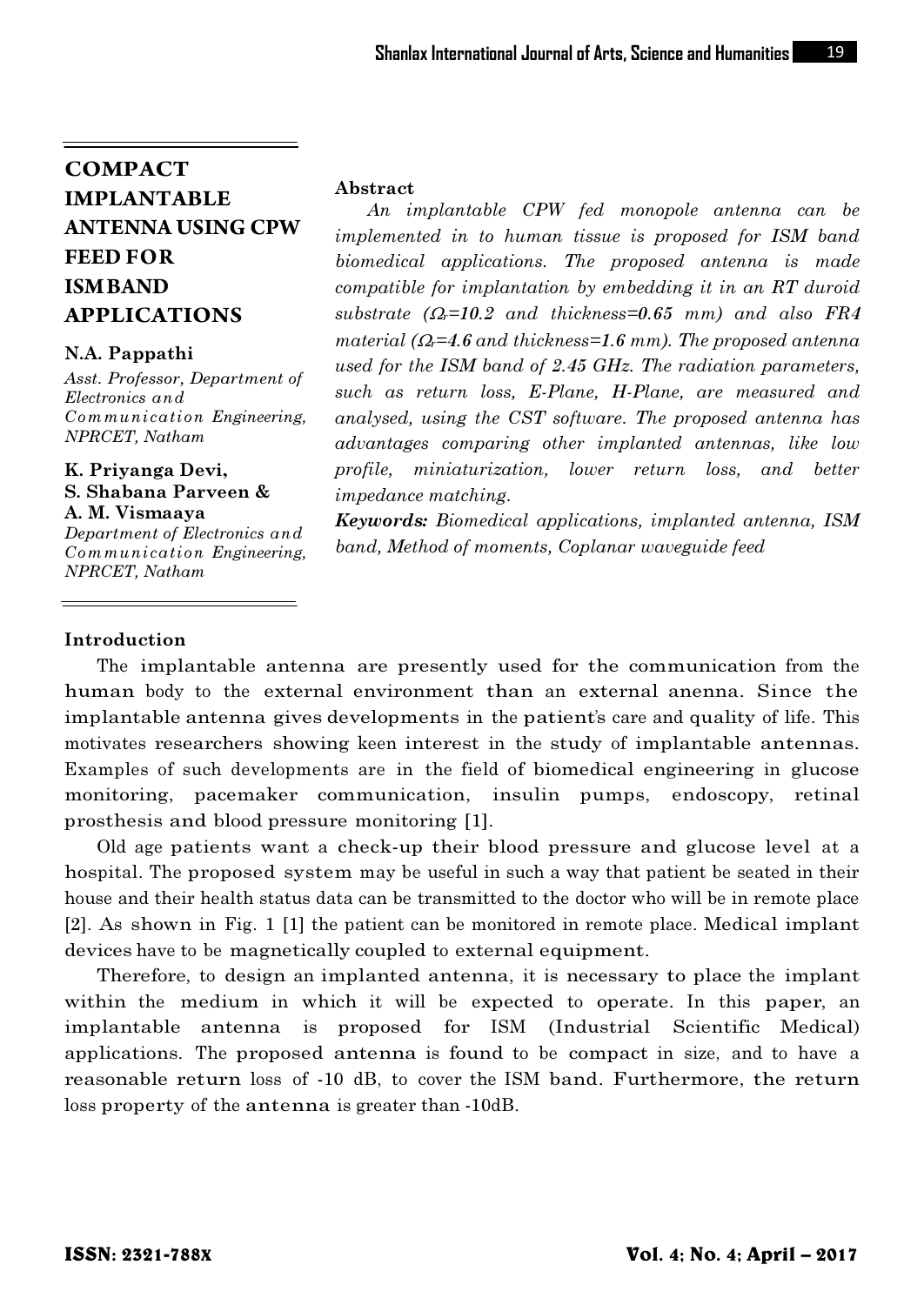COMPACT IMPLANTABLE ANTENNA USING CPW FEED FOR ISM BAND APPLICATIONS



Fig 1 Hospital applications [1]

 Some implanted antennas were analysed for ISM band applications [3]. We simulate this antenna, which can be effectively be used at the 2.45 GHz Industrial Scientific Medical (ISM) band.



Fig. 2 Geometrical view of the Proposed Antenna (all Dimensions are in mm).

 The use of larger implantable units restricts the distance of transmission of the signal. This is due to the fact that our body fluids and skin greatly attenuate the signal, and hence it is required to be compact in size, which has an adverse effect on transmission power and coverage. Such problems can be avoided by the usage of repeater units. The radiation characteristics of a tissue implantable antenna mounted over a human body is simulated, using CST software. The organization of this paper is as follows. In Section 2, the design dimension details of the proposed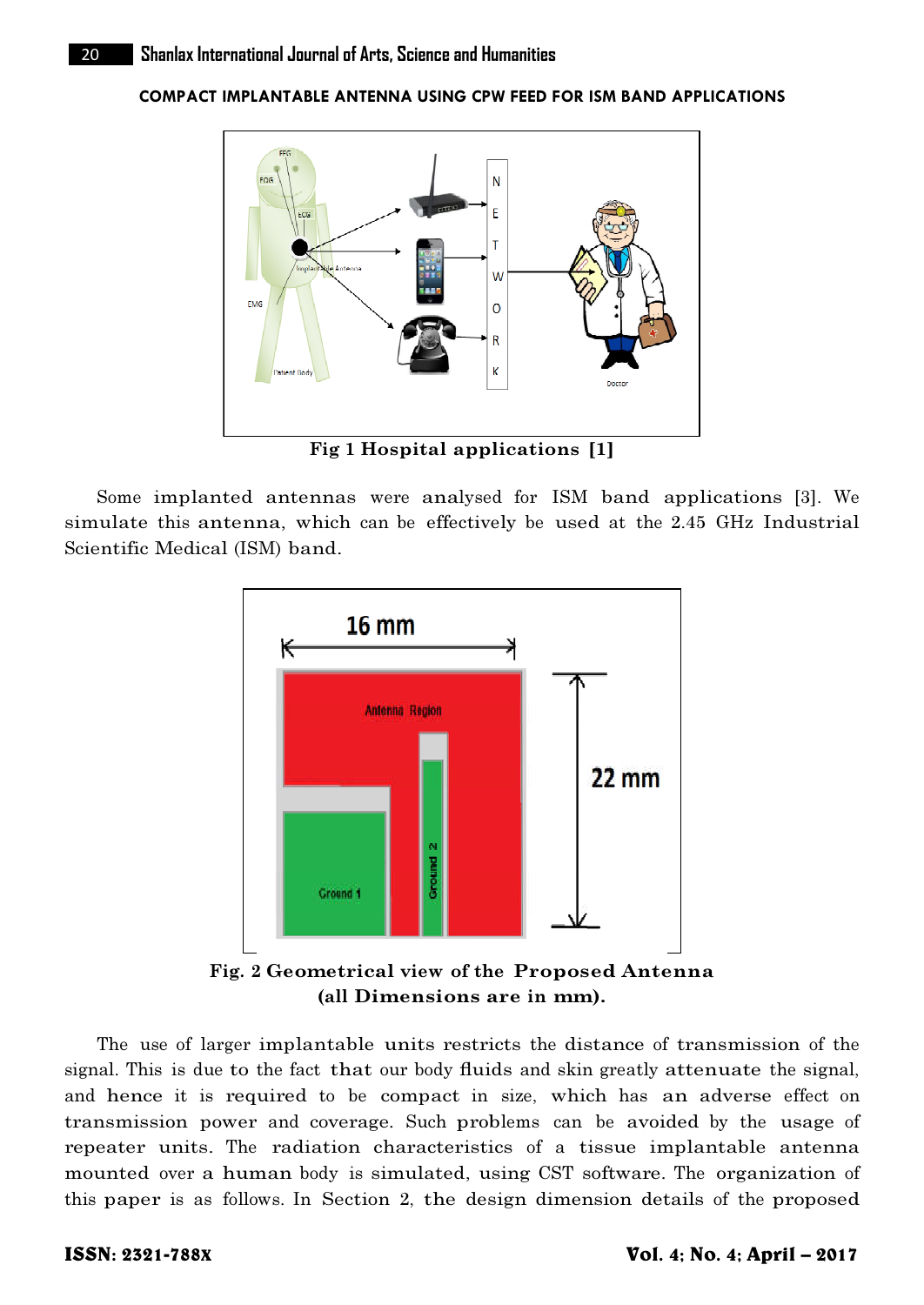#### COMPACT IMPLANTABLE ANTENNA USING CPW FEED FOR ISM BAND APPLICATIONS

antenna are explained. Sec tion 3 presents the working principle of the implantable CPW fed antenna. This section also provides proof that the proposed antenna is highly suitable for ISM band medical applications, with its simulation results. This is followed by the conclusion in Section 4.

### Experiments

 The layouts of the monopole antenna configurations studied in this paper are shown in Fig. 2, as well as their theoretical models. In the theoretical part, the fundamental design equations are derived from the Schwartz-Christofell transformation in Ref. [4]. Figure 2 shows the examined geometrical configuration of the implantable CPW fed monopole antenna for ISM band bio- medical applications. The antenna was constructed on RT duroid and FR4 substrate, with thickness of 0.65 mm and dielectric constant  $\varepsilon_r$  of 9.8, and 1.6mm with dielectric constant of  $\varepsilon_r$  of 4.6. The proposed antenna simulation model setup is shown in Fig. 3.



Fig. 3 Simulated Return loss in dB

### Results and Discussion

The return loss result is shown in figure 3 and it clearly says that the bandwidth and operating frequency are upto the expected level i.e., return loss less than -10dB. In figure 4 the radiation pattern of the directivity is used and the red color shows the high radiation and green colour shows the average radiation.

### Conclusions

In this paper, an implantable CPW-fed monopole antenna for ISM band biomedical applications is presented, with a compact size of  $(16 \text{ mm} \times 22 \text{ mm} \times 0.65)$ mm), and solutions are suggested regarding the design, numerical simulations, and experimental investigations of an implantable CPW-fed monopole antenna